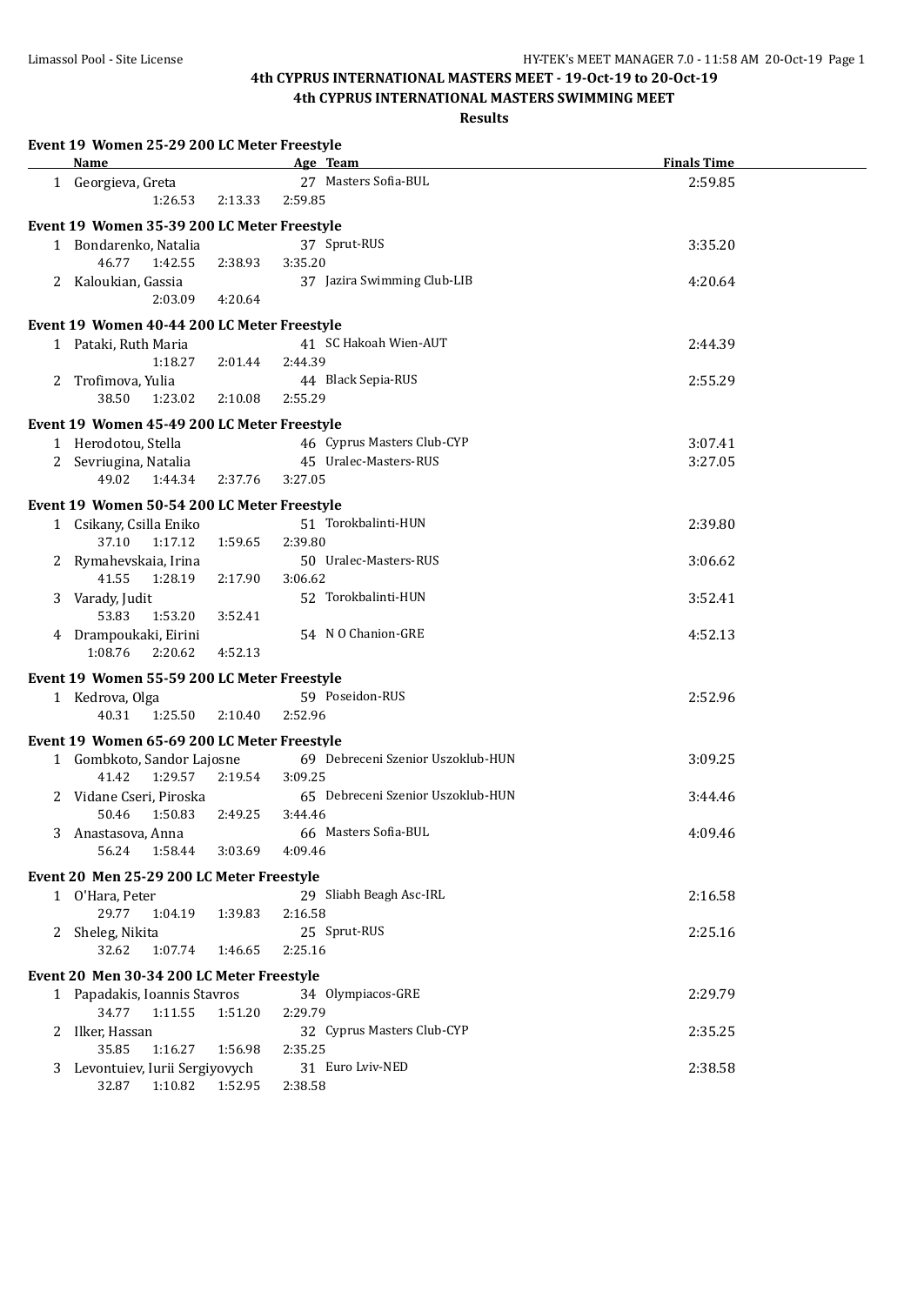|    | Event 20 Men 35-39 200 LC Meter Freestyle        |         |                                 |                |
|----|--------------------------------------------------|---------|---------------------------------|----------------|
|    | 1 Volkerink, Leon                                |         | 39 Unattached-NED               | 2:25.55        |
|    | 32.66<br>1:10.10                                 | 1:47.76 | 2:25.55                         |                |
|    | Event 20 Men 40-44 200 LC Meter Freestyle        |         |                                 |                |
|    | 1 Charalampous, Pantelis                         |         | 40 Cyprus Masters Club-CYP      | 2:36.15        |
|    | 35.41<br>1:14.68                                 | 1:56.31 | 2:36.15                         |                |
|    | 2 Psaras, Apostolos                              |         | 41 Cyprus Masters Club-CYP      | 2:38.46        |
|    | 35.52<br>1:15.50                                 | 1:58.03 | 2:38.46                         |                |
|    | Event 20 Men 45-49 200 LC Meter Freestyle        |         |                                 |                |
| 1  | Somov, Sergei                                    |         | 45 Neva Stars-                  | 2:24.22        |
|    | 32.91<br>1:09.76                                 | 1:47.36 | 2:24.22                         |                |
|    | --- Pavlov, Ivaylo                               |         | 48 Damini Masters-BUL           | <b>NS</b>      |
|    |                                                  |         |                                 |                |
|    | Event 20 Men 50-54 200 LC Meter Freestyle        |         | 50 Okeanos-GRE                  |                |
|    | 1 Ioannidis, Aristeidis<br>31.44                 | 1:41.41 | 2:16.44                         | 2:16.44        |
|    |                                                  |         | 53 Troyka-RUS                   | 2:17.14        |
| 2  | Gusev, Vladimir<br>32.30<br>1:06.84              | 1:41.89 | 2:17.14                         |                |
| 3  | Gumbis, Vaidotas                                 |         | 53 Ilgaplaukiai Kaisiadorys-LTU | 2:21.71        |
|    | 32.28<br>1:07.23                                 | 1:42.93 | 2:21.71                         |                |
|    | 4 Koushappas, Pavlos                             |         | 51 Cyprus Masters Club-CYP      | 2:28.01        |
|    | 33.58<br>1:11.18                                 | 1:50.09 | 2:28.01                         |                |
| 5. | Nagl, Norbert                                    |         | 51 Su-Wien-AUT                  | 2:34.61        |
|    | 36.35                                            | 1:55.45 | 2:34.61                         |                |
|    |                                                  |         |                                 |                |
|    | Event 20 Men 55-59 200 LC Meter Freestyle        |         |                                 |                |
|    | 1 Trusov, Aleksei                                |         | 55 Sprut-RUS                    | 2:26.11        |
|    | 35.18<br>1:13.16                                 | 1:50.09 | 2:26.11                         |                |
| 2  | Mirchovski, Valeri                               |         | 56 Masters Sofia-BUL            | 2:40.30        |
|    | 35.22<br>1:14.40                                 | 1:56.99 | 2:40.30                         |                |
| 3  | Lokhonia, Maksim<br>37.08                        |         | 58 Neva Stars-RUS<br>2:41.99    | 2:41.99        |
|    | 1:18.60                                          | 2:01.93 | 58 Kauno Takas-LTU              |                |
|    | 4 Juodeska, Arlandas Antanas<br>38.41<br>1:22.90 | 2:07.25 | 2:50.68                         | 2:50.68        |
| 5  | Dirlugian, Anton                                 |         | 56 Troyka-RUS                   | 2:59.50        |
|    | 1:28.74                                          | 2:59.50 |                                 |                |
| 6  | Aspava, Chaner                                   |         | 58 Cyprus Masters Club-CYP      | 3:09.93        |
|    | 43.33<br>1:34.62                                 | 2:25.07 | 3:09.93                         |                |
|    |                                                  |         |                                 |                |
|    | Event 20 Men 60-64 200 LC Meter Freestyle        |         |                                 |                |
|    | 1 Katodritis, Georgios                           |         | 62 Cyprus Masters Club-CYP      | 3:40.09        |
|    | 47.12<br>1:39.70                                 | 2:40.71 | 3:40.09                         |                |
|    | Event 20 Men 65-69 200 LC Meter Freestyle        |         |                                 |                |
|    | 1 Solovev, Andrei                                |         | 65 Moscow Master-RUS            | 2:58.69        |
|    | 41.84<br>1:27.18                                 | 2:14.34 | 2:58.69                         |                |
|    | Event 20 Men 70-74 200 LC Meter Freestyle        |         |                                 |                |
|    | 1 Reichel, Erhard Wilhelm                        |         | 73 Lsk Heindl-AUT               | 3:53.05        |
|    | 1:56.96                                          | 2:56.89 | 3:53.05                         |                |
|    |                                                  |         |                                 |                |
|    | Event 21 Women 25-29 50 LC Meter Butterfly       |         | 25 Cyprus Masters Club-CYP      |                |
|    | 1 Pratsi, Eleni<br>2 Sapari, Aikaterini          |         | 28 Panathinaikos-GRE            | 31.98<br>35.38 |
|    |                                                  |         |                                 |                |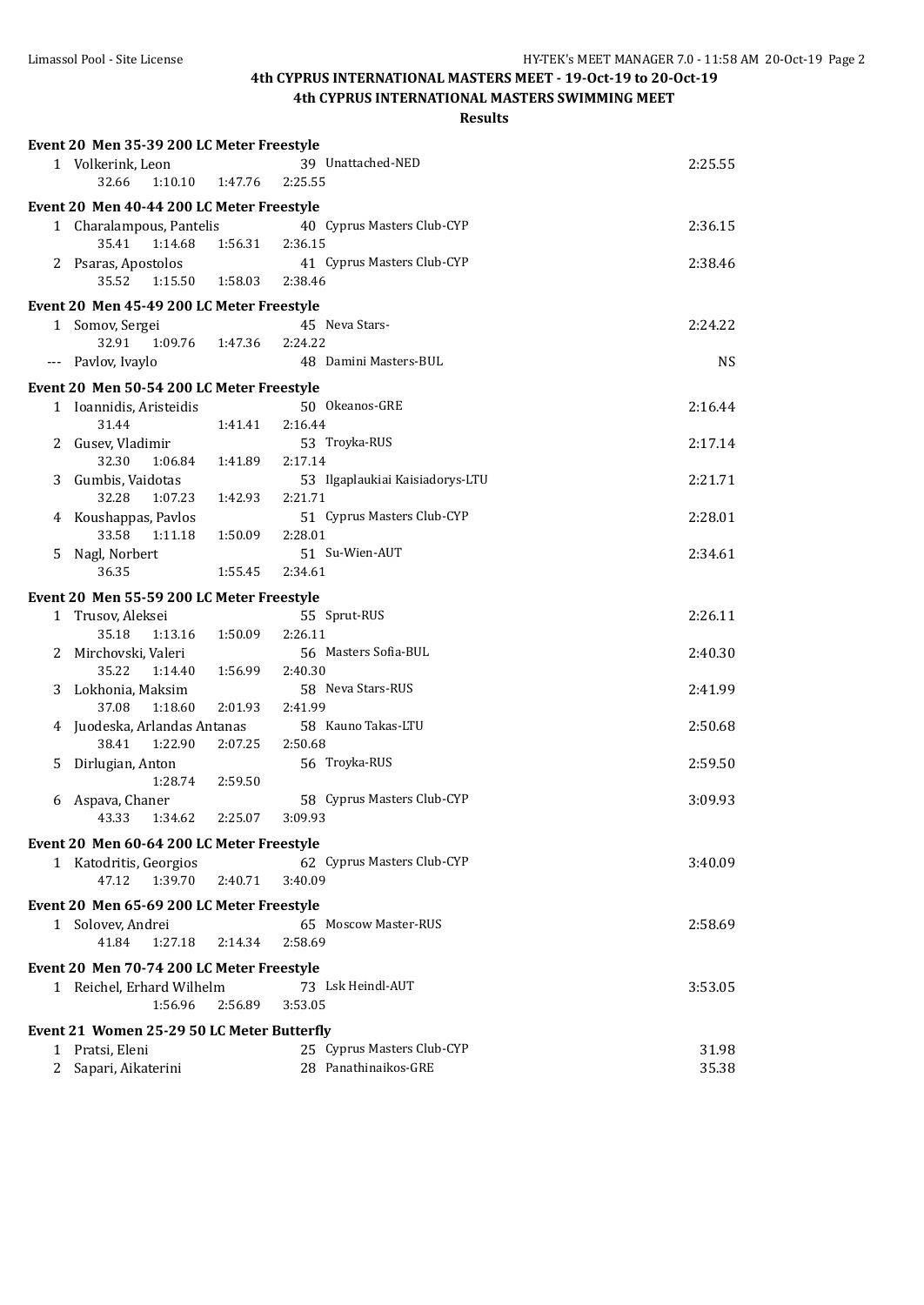|                      | (Event 21 Women 25-29 50 LC Meter Butterfly) |                             |           |
|----------------------|----------------------------------------------|-----------------------------|-----------|
|                      | 3 Georgieva, Greta                           | 27 Masters Sofia-BUL        | 38.60     |
|                      | Event 21 Women 30-34 50 LC Meter Butterfly   |                             |           |
|                      | 1 Feoktistova, Alla                          | 34 Tsunami-RUS              | 30.87     |
|                      | Event 21 Women 35-39 50 LC Meter Butterfly   |                             |           |
|                      | 1 Penna, Yvonni                              | 36 Panathinaikos-GRE        | 31.15     |
| 2                    | Tcarkova, Inga                               | 36 Sprut-RUS                | 32.33     |
| 3                    | Roszik, Katalin                              | 39 Eger Varosi Uszoklub-HUN | 36.20     |
|                      | --- Poliakova, Kristina                      | 37 Cyprus Masters Club-RUS  | <b>NS</b> |
|                      | Event 21 Women 40-44 50 LC Meter Butterfly   |                             |           |
|                      | 1 Mekhteleva, Elena                          | 41 Poseidon-RUS             | 33.29     |
|                      | 2 Alekseeva, Larisa                          | 44 Sprut-RUS                | 33.78     |
| 3                    | Alexi, Anna                                  | 42 Budapesti Delfinek-HUN   | 35.53     |
|                      | 4 Collins, Kirsty                            | 43 Agios Nikolaos-GBR       | 39.41     |
|                      | Event 21 Women 45-49 50 LC Meter Butterfly   |                             |           |
|                      | 1 Babikova, Elena                            | 46 Sprut-RUS                | 33.68     |
|                      | Mihova, Antoniya                             | 45 Masters Sofia-BUL        | 35.72     |
| 3                    | Herodotou, Stella                            | 46 Cyprus Masters Club-CYP  | 44.22     |
| $\scriptstyle\cdots$ | Markantonaki, Argyroula                      | 48 Panathinaikos-GRE        | <b>NS</b> |
|                      | Event 21 Women 50-54 50 LC Meter Butterfly   |                             |           |
|                      | 1 Frits, Ramona                              | 52 Budapesti Delfinek-HUN   | 37.46     |
|                      | 2 Davydova, Nadezhda                         | 51 Pregel Kaliningrad-RUS   | 39.96     |
|                      | 3 Varady, Judit                              | 52 Torokbalinti-HUN         | 56.47     |
|                      | Christoforou, Tsventanka                     | 50 Cyprus Masters Club-CYP  | <b>NS</b> |
|                      | Event 21 Women 60-64 50 LC Meter Butterfly   |                             |           |
|                      | 1 Koleva, Stefka Pencheva                    | 60 Panathinaikos-BUL        | 55.82     |
|                      | Event 21 Women 65-69 50 LC Meter Butterfly   |                             |           |
|                      | 1 Rostashinskaia, Tamara                     | 69 Lada-RUS                 | 54.89     |
|                      | Event 22 Men 25-29 50 LC Meter Butterfly     |                             |           |
|                      | 1 Budrys, Irmantas                           | 29 Poseidon-LTU             | 29.01     |
| 2                    | O'Hara, Peter                                | 29 Sliabh Beagh Asc-IRL     | 29.04     |
| 3                    | Lazopoulos, Giannis                          | 28 AS Pera-GRE              | 30.40     |
|                      | Event 22 Men 30-34 50 LC Meter Butterfly     |                             |           |
| T                    | Kokolinakis, Michalis                        | 34 N O Chanion-GRE          | 36.61     |
|                      | Ourabia, Abdessalam                          | 33 Olympic Sidi Mhamed-ALG  | <b>NS</b> |
|                      | Event 22 Men 40-44 50 LC Meter Butterfly     |                             |           |
|                      | 1 Daaboul, Omar                              | 40 Jazira Swimming Club-LIB | 28.34     |
|                      | Demetriou, Leonidas                          | 42 Cyprus Masters Club-CYP  | 31.60     |
| 3                    | Kouris, Kosmas                               | 42 Akobb-GRE                | 31.96     |
|                      | Event 22 Men 45-49 50 LC Meter Butterfly     |                             |           |
| $\mathbf{1}$         | Markov, Dragomir                             | 48 Damini Masters-BUL       | 28.50     |
| 2                    | Petrov, Sergey                               | 46 Poseidon-RUS             | 29.34     |
| 3                    | Charalampous, Andreas                        | 45 Cyprus Masters Club-CYP  | 30.95     |
| 4                    | Koprinkov, Krastan                           | 48 Almyra-BUL               | 31.33     |
| 5                    | Pisarev, Denis                               | 49 Sibmasters-RUS           | 31.40     |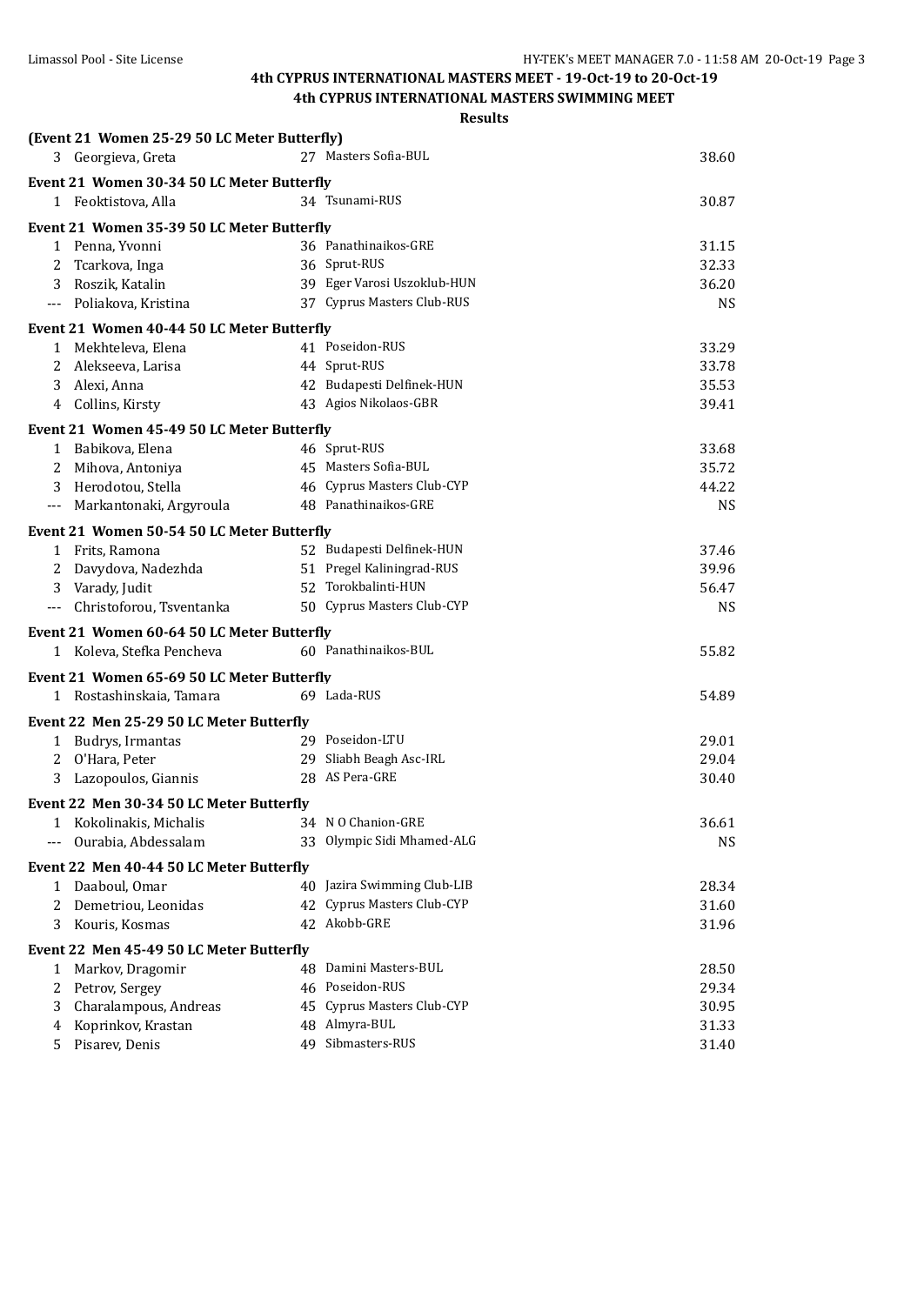|              | (Event 22 Men 45-49 50 LC Meter Butterfly)   |                                     |           |
|--------------|----------------------------------------------|-------------------------------------|-----------|
|              | 6 Sazonov, Andrey                            | 45 Uralec-Masters-RUS               | 32.30     |
|              | Event 22 Men 50-54 50 LC Meter Butterfly     |                                     |           |
|              | 1 Ivanov, Eduard                             | 50 Uralec-Masters-RUS               | 29.38     |
|              | 2 Zangylos, Georgios                         | 53 Cyprus Masters Club-CYP          | 30.87     |
|              | 3 Dermitzakis, Konstantinos                  | 51 Orionas-GRE                      | 37.28     |
|              | 4 Santis, Stavros                            | 52 Cyprus Masters Club-CYP          | 42.36     |
|              | --- Trimpakkiros, Stavros                    | 53 Cyprus Masters Club-CYP          | <b>NS</b> |
|              | Event 22 Men 55-59 50 LC Meter Butterfly     |                                     |           |
|              | 1 Fylactou, Larrys                           | 55 Cyprus Masters Club-CYP          | 32.39     |
|              | 2 Kozlov, Sergei                             | 56 Poseidon-RUS                     | 33.19     |
|              | Event 22 Men 60-64 50 LC Meter Butterfly     |                                     |           |
|              | 1 Katkevicius, Sigitas                       | 62 Dzukijos Vandenis Alytus-LTU     | 32.72     |
| 2            | Philippou, Andreas                           | 60 Cyprus Masters Club-CYP          | 47.99     |
|              | Event 22 Men 65-69 50 LC Meter Butterfly     |                                     |           |
|              | 1 Shibarev, Nikolai                          | 65 Uralec-Masters-RUS               | 32.84     |
|              | 2 Kitsopoulos, Stavros                       | 68 Free State Masters Swim Club-RSA | 42.85     |
|              | --- Dronov, Nikolay                          | 67 Troyka-RUS                       | <b>NS</b> |
|              | Event 22 Men 70-74 50 LC Meter Butterfly     |                                     |           |
|              | 1 Andreev, Igor                              | 73 Neva Stars-RUS                   | 43.12     |
|              | Event 23 Women 35-39 100 LC Meter Backstroke |                                     |           |
|              | 1 Penna, Yvonni                              | 36 Panathinaikos-GRE                | 1:12.32   |
|              | 34.70<br>1:12.32                             |                                     |           |
|              | 2 Roszik, Katalin                            | 39 Eger Varosi Uszoklub-HUN         | 1:33.59   |
| 3            | 1:33.59<br>44.60<br>Dimakopoulou, Aikaterini | 37 S C A Iptamenoi-GRE              | 1:34.16   |
|              | 46.03<br>1:34.16                             |                                     |           |
|              | 4 Kyriakou, Maria                            | 36 Cyprus Masters Club-CYP          | 1:40.91   |
|              | 5 Alexandrova, Daniella                      | 39 Masters Sofia-BUL                | 1:41.35   |
|              | 48.40<br>1:41.35                             |                                     |           |
|              | Event 23 Women 40-44 100 LC Meter Backstroke |                                     |           |
|              | 1 Nikolova, Vera                             | 44 Masters Sofia-BUL                | 1:34.90   |
|              | 46.02<br>1:34.90                             |                                     |           |
|              | Event 23 Women 45-49 100 LC Meter Backstroke |                                     |           |
| $\mathbf{1}$ | Susloparova, Olga                            | 45 43 Region-RUS                    | 1:26.43   |
|              | 41.44<br>1:26.43                             |                                     |           |
| 2            | Lelikova, Oksana                             | 48 Sibmasters-RUS                   | 1:28.79   |
|              | 41.81<br>1:28.79                             |                                     |           |
|              | Event 23 Women 50-54 100 LC Meter Backstroke |                                     |           |
|              | 1 Lebedeva, Nataliia                         | 54 Troyka-RUS                       | 1:30.00   |
|              | 43.81<br>1:30.00                             |                                     |           |
| 2            | Drampoukaki, Eirini                          | 54 N O Chanion-GRE                  | 2:29.63   |
|              | 1:13.51<br>2:29.63                           |                                     |           |
|              | Event 23 Women 60-64 100 LC Meter Backstroke |                                     |           |
| $\mathbf{1}$ | Nagovitsyna, Larisa                          | 60 Tsunami-RUS                      | 1:29.82   |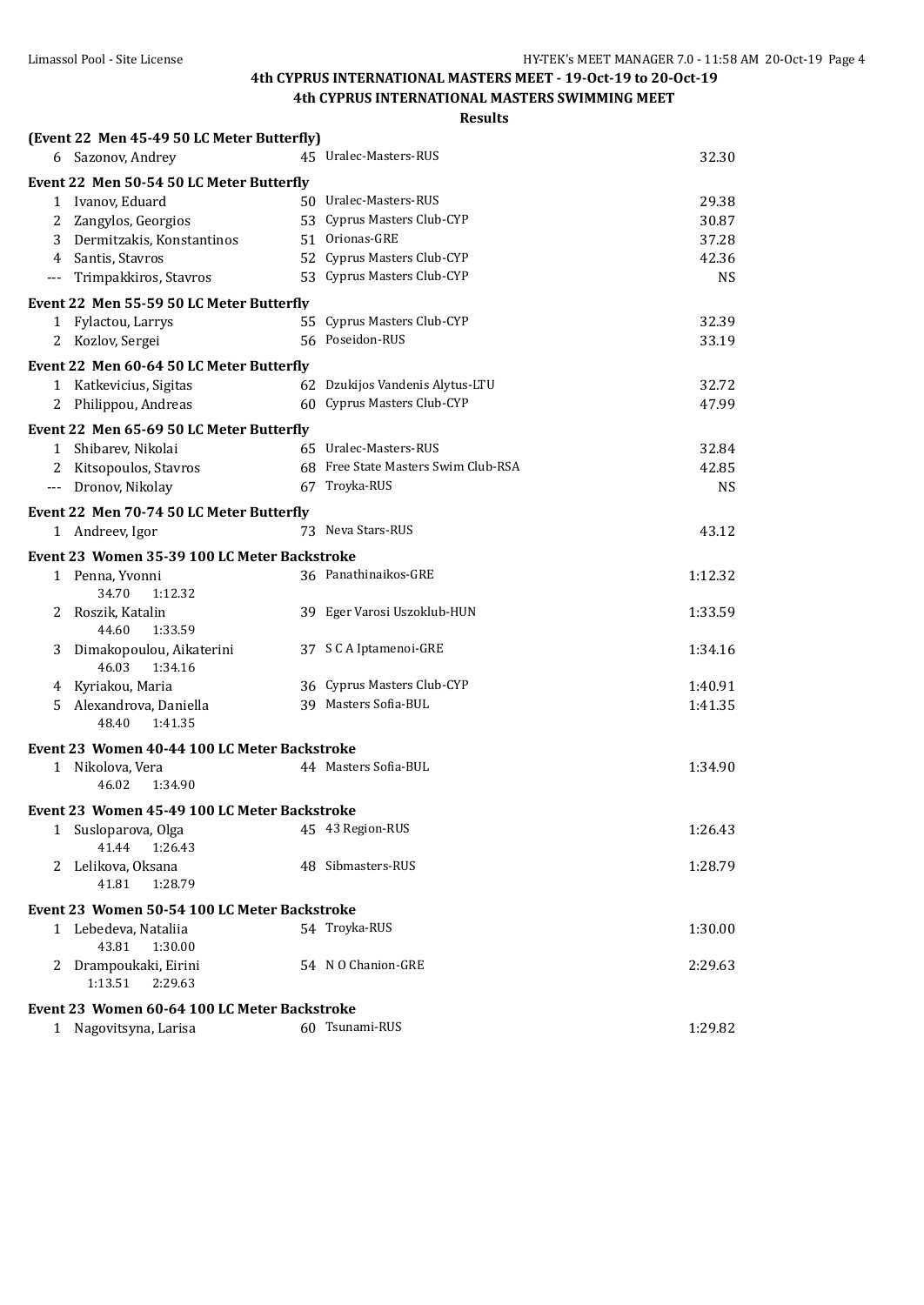# **4th CYPRUS INTERNATIONAL MASTERS MEET - 19-Oct-19 to 20-Oct-19**

**4th CYPRUS INTERNATIONAL MASTERS SWIMMING MEET**

|   | Event 24 Men 35-39 100 LC Meter Backstroke                                      |                            |           |
|---|---------------------------------------------------------------------------------|----------------------------|-----------|
|   | 1 Tziortzis, Andreas                                                            | 37 Cyprus Masters Club-CYP | 1:21.83   |
|   | Event 24 Men 40-44 100 LC Meter Backstroke                                      |                            |           |
|   | 1 Sotirov, Hristo<br>35.25<br>1:11.17                                           | 42 Damini Masters-BUL      | 1:11.17   |
|   | 2 Psaras, Apostolos<br>44.34<br>1:33.35                                         | 41 Cyprus Masters Club-CYP | 1:33.35   |
|   | Event 24 Men 45-49 100 LC Meter Backstroke                                      |                            |           |
|   | 1 Engler Lapetina, Federico Francis 49 Uppsala Simsallskap-SWE<br>34.96 1:13.08 |                            | 1:13.08   |
|   | 2 Kalinov, Atanas<br>43.22<br>1:30.09                                           | 47 Masters Sofia-BUL       | 1:30.09   |
|   | --- Bukrieiev, Oleksandr                                                        | 49 Cyprus Masters Club-UKR | <b>NS</b> |
|   | Event 24 Men 50-54 100 LC Meter Backstroke                                      |                            |           |
|   | 1 Christoforou, Kostas<br>39.68<br>1:21.29                                      | 54 Cyprus Masters Club-CYP | 1:21.29   |
|   | Event 24 Men 55-59 100 LC Meter Backstroke                                      |                            |           |
|   | 1 Fylactou, Larrys                                                              | 55 Cyprus Masters Club-CYP | 1:26.85   |
|   | Event 24 Men 60-64 100 LC Meter Backstroke                                      |                            |           |
|   | 1 Lesenchuk, Aleksei<br>44.39 1:31.29                                           | 61 Uralec-Masters-RUS      | 1:31.29   |
|   | Event 24 Men 70-74 100 LC Meter Backstroke                                      |                            |           |
|   | 1 Reichel, Erhard Wilhelm<br>2:05.81<br>1:00.90                                 | 73 Lsk Heindl-AUT          | 2:05.81   |
|   | Event 24 Men 80-84 100 LC Meter Backstroke                                      |                            |           |
|   | 1 Slaveykov, Hristo<br>57.55<br>2:09.98                                         | 80 Masters Sofia-BUL       | 2:09.98   |
|   | Event 25 Women 30-34 100 LC Meter Breaststroke                                  |                            |           |
|   | 1 Zhidkova, Elena                                                               | 31 Troyka-RUS              | 1:23.98   |
|   | 2 Anfinogenova, Ekaterina<br>40.16<br>1:25.47                                   | 31 Sprut-RUS               | 1:25.47   |
|   | Event 25 Women 35-39 100 LC Meter Breaststroke                                  |                            |           |
|   | 1 Papatheodorou, Dimitir<br>52.89<br>1:53.46                                    | 35 S C A Iptamenoi-GRE     | 1:53.46   |
|   | Event 25 Women 40-44 100 LC Meter Breaststroke                                  |                            |           |
|   | 1 Mekhteleva, Elena<br>39.83<br>1:24.14                                         | 41 Poseidon-RUS            | 1:24.14   |
|   | 2 Savchenko, Nadezda<br>41.57<br>1:32.67                                        | 43 Sprut-RUS               | 1:32.67   |
|   | Event 25 Women 45-49 100 LC Meter Breaststroke                                  |                            |           |
|   | 1 Lelikova, Oksana<br>41.15<br>1:27.14                                          | 48 Sibmasters-RUS          | 1:27.14   |
| 2 | Perepelkina, Marina<br>42.24<br>1:29.70                                         | 47 Neva Stars-RUS          | 1:29.70   |
| 3 | Mihova, Antoniya<br>43.98 1:32.89                                               | 45 Masters Sofia-BUL       | 1:32.89   |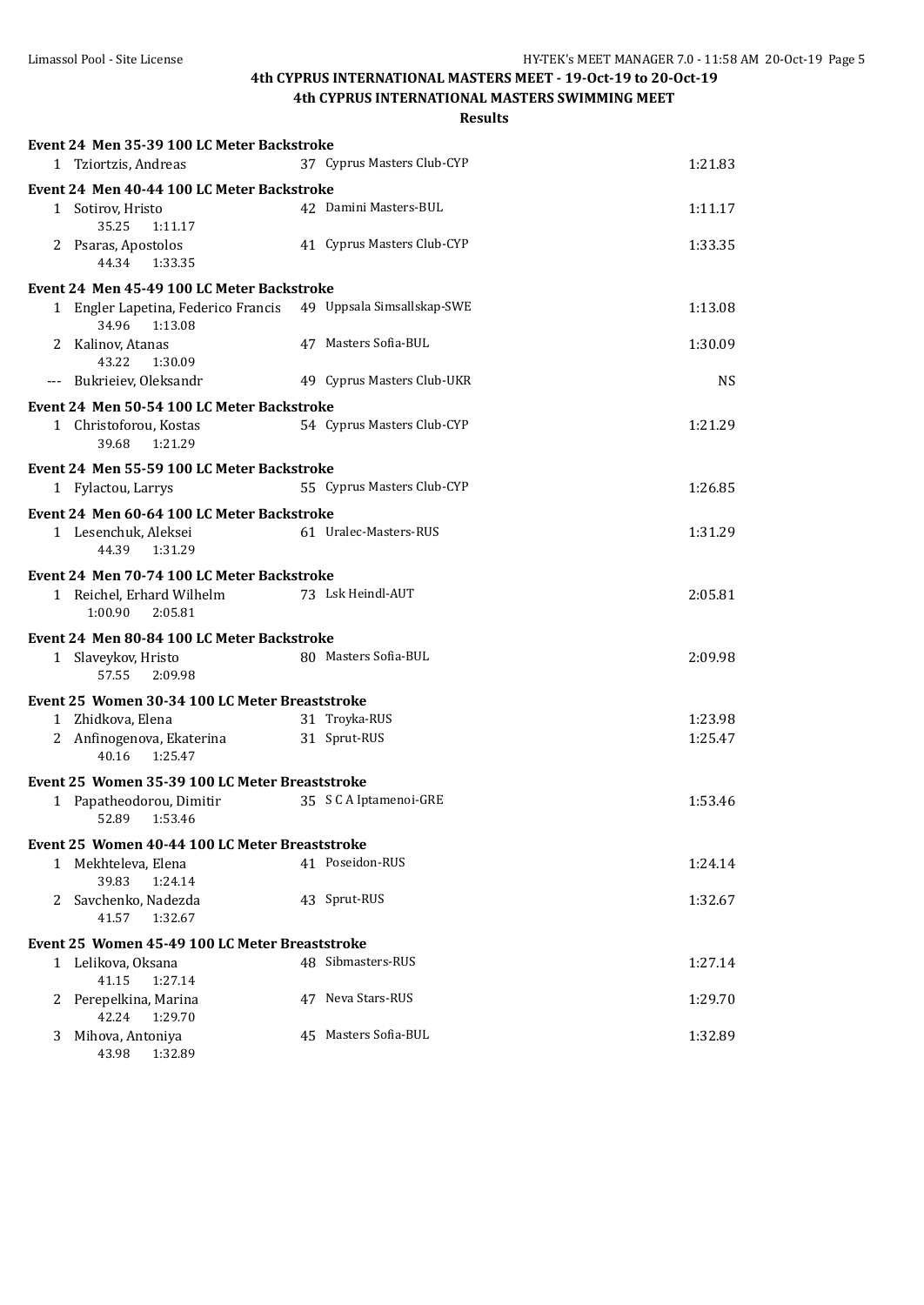|   |                                                  | <b>Results</b>              |         |
|---|--------------------------------------------------|-----------------------------|---------|
|   | (Event 25 Women 45-49 100 LC Meter Breaststroke) |                             |         |
|   | 4 Zidovainyte, Arune<br>1:35.07<br>44.35         | 45 Unattached-LTU           | 1:35.07 |
| 5 | Markantonaki, Argyroula<br>1:01.92<br>2:05.12    | 48 Panathinaikos-GRE        | 2:05.12 |
|   | Event 25 Women 50-54 100 LC Meter Breaststroke   |                             |         |
|   | 1 Csikany, Csilla Eniko<br>42.30<br>1:28.49      | 51 Torokbalinti-HUN         | 1:28.49 |
|   | 2 Borisova, Veselina<br>53.48<br>1:59.03         | 50 Iris Ruse-BUL            | 1:59.03 |
|   | Event 25 Women 55-59 100 LC Meter Breaststroke   |                             |         |
|   | 1 Kedrova, Olga<br>49.21<br>1:43.73              | 59 Poseidon-RUS             | 1:43.73 |
|   | 2 Kabanova, Svetlana<br>53.25<br>1:54.07         | 58 Kuban Masters-RUS        | 1:54.07 |
|   | --- Andreeva, Olga                               | 58 Neva Stars-RUS           | NS.     |
|   | Event 25 Women 60-64 100 LC Meter Breaststroke   |                             |         |
|   | 1 Kutschera, Gabriele<br>58.16<br>2:04.64        | 62 Lsk Heindl-AUT           | 2:04.64 |
|   | 2 Koleva, Stefka Pencheva<br>1:04.60 2:15.47     | 60 Panathinaikos-BUL        | 2:15.47 |
|   | Event 25 Women 65-69 100 LC Meter Breaststroke   |                             |         |
|   | 1 Gaevskaia, Tatiana                             | 68 Cyprus Masters Club-RUS  | 2:02.98 |
|   | 58.09<br>2:02.98                                 |                             |         |
|   | Event 26 Men 30-34 100 LC Meter Breaststroke     |                             |         |
|   | 1 Kokolinakis, Michalis<br>43.81<br>1:35.94      | 34 N O Chanion-GRE          | 1:35.94 |
|   | Event 26 Men 35-39 100 LC Meter Breaststroke     |                             |         |
|   | 1 Jurgionis, Vytautas<br>37.57<br>1:20.83        | 38 Kpm-LTU                  | 1:20.83 |
|   | Event 26 Men 40-44 100 LC Meter Breaststroke     |                             |         |
|   | 1 Daaboul, Omar<br>33.83<br>1:13.94              | 40 Jazira Swimming Club-LIB | 1:13.94 |
|   | 2 Tolubanov, Dmitrii<br>35.81<br>1:14.53         | 42 Lastochka-RUS            | 1:14.53 |
| 3 | Kouris, Kosmas<br>38.93<br>1:25.28               | 42 Akobb-GRE                | 1:25.28 |
|   | Event 26 Men 45-49 100 LC Meter Breaststroke     |                             |         |
|   | 1 Petrov, Sergey                                 | 46 Poseidon-RUS             | 1:14.77 |
|   | 35.01<br>1:14.77                                 |                             |         |
| 2 | Kalinov, Atanas<br>41.12<br>1:29.98              | 47 Masters Sofia-BUL        | 1:29.98 |
| 3 | Soldatos, Nikolaos<br>44.36<br>1:30.02           | 48 Okeanos-GRE              | 1:30.02 |
| 4 | Atanasov, Emiliyan<br>55.16<br>2:01.62           | 47 Iris Ruse-BUL            | 2:01.62 |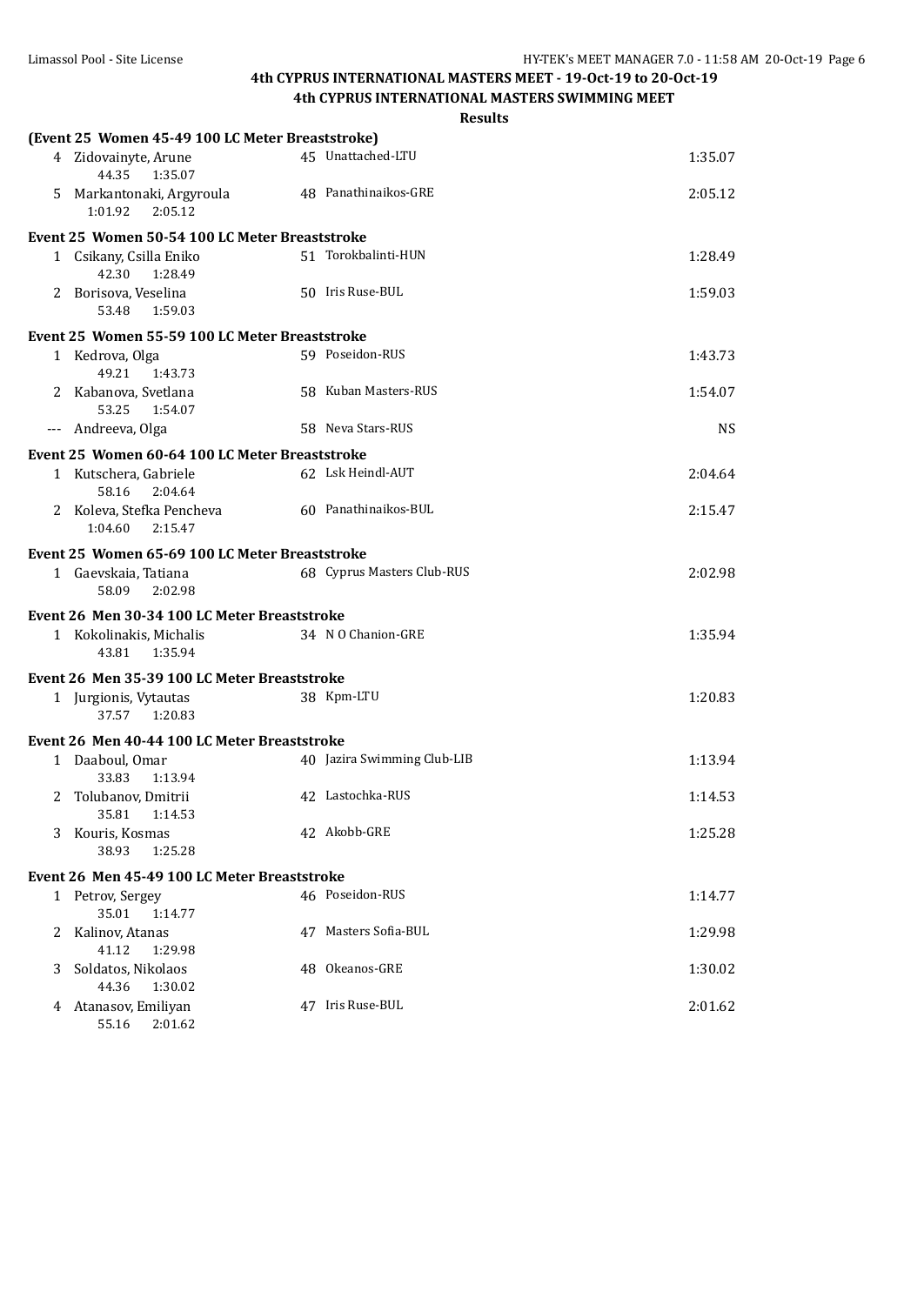## **4th CYPRUS INTERNATIONAL MASTERS MEET - 19-Oct-19 to 20-Oct-19**

**4th CYPRUS INTERNATIONAL MASTERS SWIMMING MEET**

|    | Event 26 Men 50-54 100 LC Meter Breaststroke                               |          |                     |                                        |                       |                   |          |          |  |  |
|----|----------------------------------------------------------------------------|----------|---------------------|----------------------------------------|-----------------------|-------------------|----------|----------|--|--|
|    | 51 Cyprus Masters Club-CYP<br>1 Panagidis, Charalampos<br>36.78<br>1:18.74 |          |                     |                                        |                       |                   |          | 1:18.74  |  |  |
| 2  | Rizov, Plamen<br>39.89<br>1:29.26                                          |          |                     |                                        | 51 Damini Masters-BUL |                   |          |          |  |  |
| 3  | Koushappas, Costas<br>42.45<br>1:30.30                                     |          |                     | 51 Cyprus Masters Club-CYP             |                       |                   |          | 1:30.30  |  |  |
|    | 4 Ryan, Stephen<br>44.47<br>1:37.99                                        |          |                     | 51 Cyprus Masters Club-GBR             |                       |                   |          | 1:37.99  |  |  |
| 5. | Bofilis, Vasileios<br>48.48<br>1:42.29                                     |          |                     | 52 N O Rethimnis-GRE                   |                       |                   |          | 1:42.29  |  |  |
|    | Event 26 Men 55-59 100 LC Meter Breaststroke                               |          |                     |                                        |                       |                   |          |          |  |  |
|    | 1 Dirlugian, Anton<br>49.07<br>1:44.99                                     |          |                     | 56 Troyka-RUS                          |                       |                   |          | 1:44.99  |  |  |
|    | 2 Aspava, Chaner<br>49.87<br>1:47.21                                       |          |                     | 58 Cyprus Masters Club-CYP             |                       |                   |          | 1:47.21  |  |  |
|    | Event 26 Men 60-64 100 LC Meter Breaststroke                               |          |                     |                                        |                       |                   |          |          |  |  |
|    | 1 Katkevicius, Sigitas<br>39.74<br>1:23.54                                 |          |                     | 62 Dzukijos Vandenis Alytus-LTU        |                       |                   |          | 1:23.54  |  |  |
|    | 2 Touchanov, Jean<br>49.96<br>1:48.11                                      |          |                     | 61 Masters Sofia-BUL                   |                       |                   |          | 1:48.11  |  |  |
|    | Event 26 Men 65-69 100 LC Meter Breaststroke                               |          |                     |                                        |                       |                   |          |          |  |  |
|    | 1 Dronov, Nikolay<br>52.85<br>1:56.95                                      |          |                     | 67 Troyka-RUS                          |                       |                   |          | 1:56.95  |  |  |
|    | 2 Kanev, Rumen<br>55.61<br>1:58.92                                         |          |                     | 66 Masters Sofia-BUL                   | 1:58.92               |                   |          |          |  |  |
|    | Event 26 Men 70-74 100 LC Meter Breaststroke                               |          |                     |                                        |                       |                   |          |          |  |  |
|    | 1 Sumeghy, Laszlo Andras<br>51.09<br>1:50.79                               |          |                     | 74 Budapesti Delfinek-HUN              |                       |                   |          | 1:50.79  |  |  |
|    | Event 26 Men 80-84 100 LC Meter Breaststroke                               |          |                     |                                        |                       |                   |          |          |  |  |
|    | 1 Slaveykov, Hristo                                                        |          |                     | 80 Masters Sofia-BUL                   |                       |                   |          | 2:07.11  |  |  |
|    | Event 27 Women 25-29 800 LC Meter Freestyle                                |          |                     |                                        |                       |                   |          |          |  |  |
|    | 1 Sapari, Aikaterini                                                       |          |                     | 28 Panathinaikos-GRE                   |                       |                   |          | 11:23.20 |  |  |
|    | 36.43<br>1:17.51                                                           | 1:59.15  | 2:42.28             | 3:25.39                                | 4:09.04               | 4:52.56           | 5:36.08  |          |  |  |
|    | 6:19.16<br>7:03.48                                                         | 7:46.91  | 8:30.97             | 9:14.77                                | 9:58.50               | 10:41.67 11:23.20 |          |          |  |  |
|    | Event 27 Women 35-39 800 LC Meter Freestyle                                |          |                     |                                        |                       |                   |          |          |  |  |
|    | 1 Petrova, Irina                                                           |          |                     | 39 Sprut-RUS                           |                       |                   |          | 12:20.38 |  |  |
|    | 1:20.10<br>37.19                                                           |          | 2:51.42             | 3:38.20                                | 4:25.50               | 6:48.64           | 7:37.27  |          |  |  |
|    | 8:25.66<br>9:14.29                                                         |          | 10:49.25            | 12:20.38                               |                       |                   |          |          |  |  |
| 2  | Papatheodorou, Dimitir                                                     |          |                     | 35 S C A Iptamenoi-GRE                 |                       |                   |          | 14:28.01 |  |  |
|    | 48.88                                                                      | 2:35.42  |                     | 4:24.17                                | 14:28.01              |                   |          |          |  |  |
| 3  | Krupnova, Oksana                                                           |          |                     | 35 Sprut-RUS                           |                       | 7:57.84           |          | 18:13.01 |  |  |
|    | 57.81<br>2:05.32<br>10:19.51<br>11:30.24                                   | 12:39.95 | 4:25.29<br>13:50.21 | 5:36.29<br>14:58.85                    | 6:47.27<br>16:07.09   | 18:13.01          | 9:09.37  |          |  |  |
| 4  | Kaloukian, Gassia                                                          |          |                     | 37 Jazira Swimming Club-LIB            |                       |                   |          | 20:02.54 |  |  |
|    | 59.25<br>2:11.69                                                           | 3:25.16  | 4:42.14             | 5:57.47                                | 7:14.97               |                   | 9:50.71  |          |  |  |
|    | 11:07.55  12:26.12  13:43.78                                               |          |                     | 15:03.24  16:22.31  17:40.82  18:56.97 |                       |                   | 20:02.54 |          |  |  |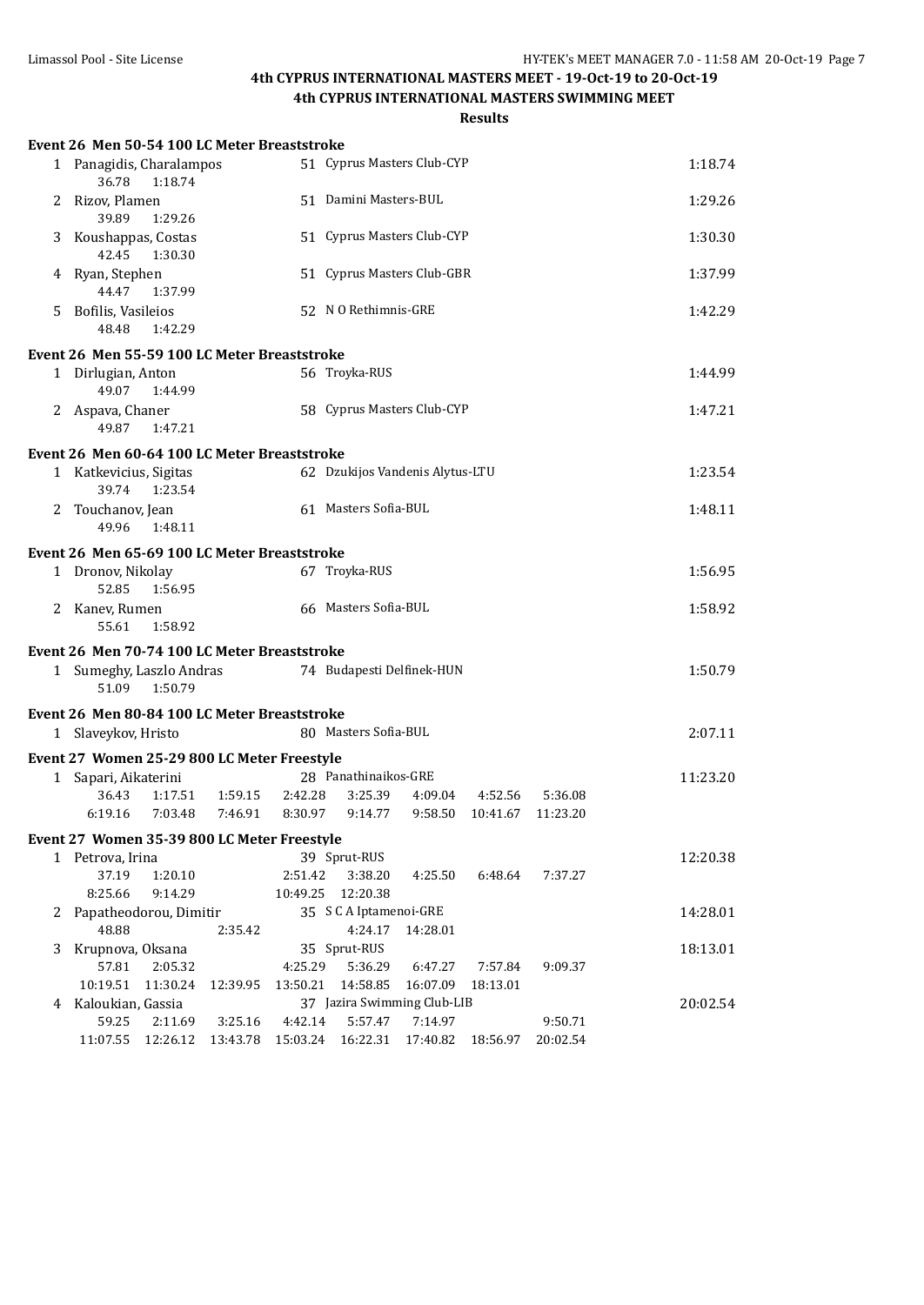|   | Event 27 Women 40-44 800 LC Meter Freestyle |                      |                      |                      |                       |                                   |                      |                     |             |
|---|---------------------------------------------|----------------------|----------------------|----------------------|-----------------------|-----------------------------------|----------------------|---------------------|-------------|
|   | 1 Pataki, Ruth Maria                        |                      |                      |                      | 41 SC Hakoah Wien-AUT |                                   |                      |                     | 11:56.78    |
|   |                                             | 1:24.08              | 2:08.81              | 2:53.95              | 3:39.34               | 4:25.02                           | 5:10.51              | 5:56.08             |             |
|   | 6:41.70                                     | 7:27.45              | 8:12.67              | 8:57.98              | 9:44.04               | 10:29.05                          | 11:13.83             | 11:56.78            |             |
| 2 | Alexi, Anna                                 |                      |                      |                      |                       | 42 Budapesti Delfinek-HUN         |                      |                     | 12:34.64    |
|   | 41.29                                       | 1:27.65              | 2:14.93              | 3:02.09              | 3:49.90               | 4:37.15                           | 5:24.83              | 6:12.67             |             |
|   | 7:00.58                                     | 7:48.68              | 8:36.78              | 9:25.42              | 10:14.10              | 11:01.96                          | 11:48.87             | 12:34.64            |             |
| 3 | Haralanova, Gavriliya                       |                      |                      |                      | 43 Masters Sofia-BUL  |                                   |                      |                     | 12:58.83    |
|   |                                             |                      |                      |                      |                       |                                   |                      | 6:27.93             |             |
|   |                                             | 8:06.48              |                      | 9:45.41              | 10:34.06              | 11:23.37                          | 12:58.83             |                     |             |
| 4 | Collins, Kirsty                             |                      |                      |                      | 43 Agios Nikolaos-GBR |                                   |                      |                     | 13:20.94    |
|   |                                             |                      |                      |                      |                       |                                   | 5:49.05              |                     |             |
|   |                                             |                      | 9:15.63              |                      | 10:58.31              | 13:20.94                          |                      |                     |             |
|   |                                             |                      |                      |                      |                       |                                   |                      |                     |             |
|   | Event 27 Women 50-54 800 LC Meter Freestyle |                      |                      |                      |                       |                                   |                      |                     |             |
|   | 1 Csikany, Csilla Eniko                     |                      |                      |                      | 51 Torokbalinti-HUN   |                                   |                      |                     | 11:05.52    |
|   |                                             | 1:17.43              |                      | 2:40.64              |                       | 4:04.99                           | 4:47.26              | 5:29.92             |             |
|   |                                             | 6:54.01              |                      | 8:18.28              | 9:00.79               | 9:42.64                           | 10:25.09             | 11:05.52            |             |
| 2 | Rymahevskaia, Irina                         |                      |                      |                      | 50 Uralec-Masters-RUS |                                   |                      |                     | 13:38.04    |
|   | 42.40                                       | 1:30.10              | 2:20.24              | 3:11.65              | 4:03.49               | 4:55.54                           | 5:47.74              | 6:39.89             |             |
|   | 7:32.44                                     | 8:24.97              | 9:17.62              | 10:09.94             | 11:03.19              | 11:54.95                          | 12:47.19             | 13:38.04            |             |
|   | Drampoukaki, Eirini                         |                      |                      |                      | 54 N O Chanion-GRE    |                                   |                      |                     | $_{\rm NS}$ |
|   | Varady, Judit                               |                      |                      |                      | 52 Torokbalinti-HUN   |                                   |                      |                     | <b>NS</b>   |
|   | Event 27 Women 60-64 800 LC Meter Freestyle |                      |                      |                      |                       |                                   |                      |                     |             |
|   | 1 Malozemlina, Valentina                    |                      |                      |                      | 60 Lada-RUS           |                                   |                      |                     | 15:37.70    |
|   | 50.17                                       | 1:46.70              | 2:47.32              | 3:47.10              | 4:47.11               | 5:47.73                           | 6:48.10              | 7:48.09             |             |
|   | 8:47.64                                     | 9:46.48              | 10:45.05 11:44.60    |                      | 12:44.26              | 13:43.99                          | 14:43.03             | 15:37.70            |             |
|   |                                             |                      |                      |                      |                       |                                   |                      |                     |             |
|   | Event 27 Women 65-69 800 LC Meter Freestyle |                      |                      |                      |                       | 65 Debreceni Szenior Uszoklub-HUN |                      |                     |             |
|   | 1 Vidane Cseri, Piroska                     | 1:55.86              |                      | 3:55.87              | 4:55.37               | 5:54.41                           |                      | 7:52.10             | 15:39.54    |
|   |                                             | 9:48.92              |                      | 11:49.74             |                       | 13:47.42                          |                      |                     |             |
|   |                                             |                      |                      |                      |                       |                                   | 14:45.36             | 15:39.54            |             |
|   | Event 28 Men 30-34 1500 LC Meter Freestyle  |                      |                      |                      |                       |                                   |                      |                     |             |
|   | 1 Papadakis, Ioannis Stavros                |                      |                      |                      | 34 Olympiacos-GRE     |                                   |                      |                     | 23:46.68    |
|   | 42.30                                       | 1:29.29              | 2:16.52              | 3:04.33              | 3:52.19               | 4:40.74                           | 5:28.46              | 6:17.24             |             |
|   | 7:05.14                                     | 7:54.20              | 8:41.98              | 9:30.45              | 10:18.35              | 11:06.57                          | 11:54.04             | 12:42.09            |             |
|   | 13:29.40                                    | 14:17.27             | 15:05.05             | 15:52.91             |                       | 17:29.25                          | 18:17.37             | 19:05.07            |             |
|   | 19:52.75                                    | 20:41.14 21:28.52    |                      |                      | 22:16.41 23:03.78     | 23:46.68                          |                      |                     |             |
|   | 2 Kokolinakis, Michalis                     |                      |                      |                      | 34 N O Chanion-GRE    |                                   |                      |                     | 24:15.16    |
|   | 40.92                                       | 1:27.30              | 2:14.39              | 3:02.92              |                       | 4:41.36                           | 5:30.90              | 6:19.47             |             |
|   | 7:08.40                                     |                      | 8:49.00              | 9:38.02              | 10:26.35              | 11:16.18                          | 12:06.47             | 12:55.74            |             |
|   | 13:45.85                                    |                      | 15:24.55             |                      | 17:05.33              |                                   | 18:45.22             |                     |             |
|   | 20:23.55                                    |                      | 22:00.56             |                      | 23:32.92              | 24:15.16                          |                      |                     |             |
|   | Event 28 Men 40-44 1500 LC Meter Freestyle  |                      |                      |                      |                       |                                   |                      |                     |             |
|   | Papachrysanthou, Chrysanthos                |                      |                      |                      |                       | 40 Cyprus Masters Club-CYP        |                      |                     | <b>NS</b>   |
|   |                                             |                      |                      |                      |                       |                                   |                      |                     |             |
|   | Event 28 Men 45-49 1500 LC Meter Freestyle  |                      |                      |                      | 47 Iris Ruse-BUL      |                                   |                      |                     |             |
| 1 | Atanasov, Emiliyan<br>54.97                 | 1:59.44              |                      |                      |                       |                                   |                      |                     | 33:50.98    |
|   |                                             |                      | 3:04.67              | 4:10.85              | 5:18.27               | 6:24.63                           | 7:31.33              | 8:38.17<br>17:42.48 |             |
|   | 9:44.23<br>18:51.12                         | 10:52.40<br>20:01.40 | 11:58.32<br>21:12.43 | 13:07.07<br>22:22.13 | 14:14.49<br>23:30.64  | 15:23.32<br>24:38.71              | 16:32.70<br>25:46.31 | 26:56.47            |             |
|   | 28:05.79                                    | 29:14.29             | 30:22.62             | 31:32.20             | 32:42.59              | 33:50.98                          |                      |                     |             |
|   |                                             |                      |                      |                      |                       |                                   |                      |                     |             |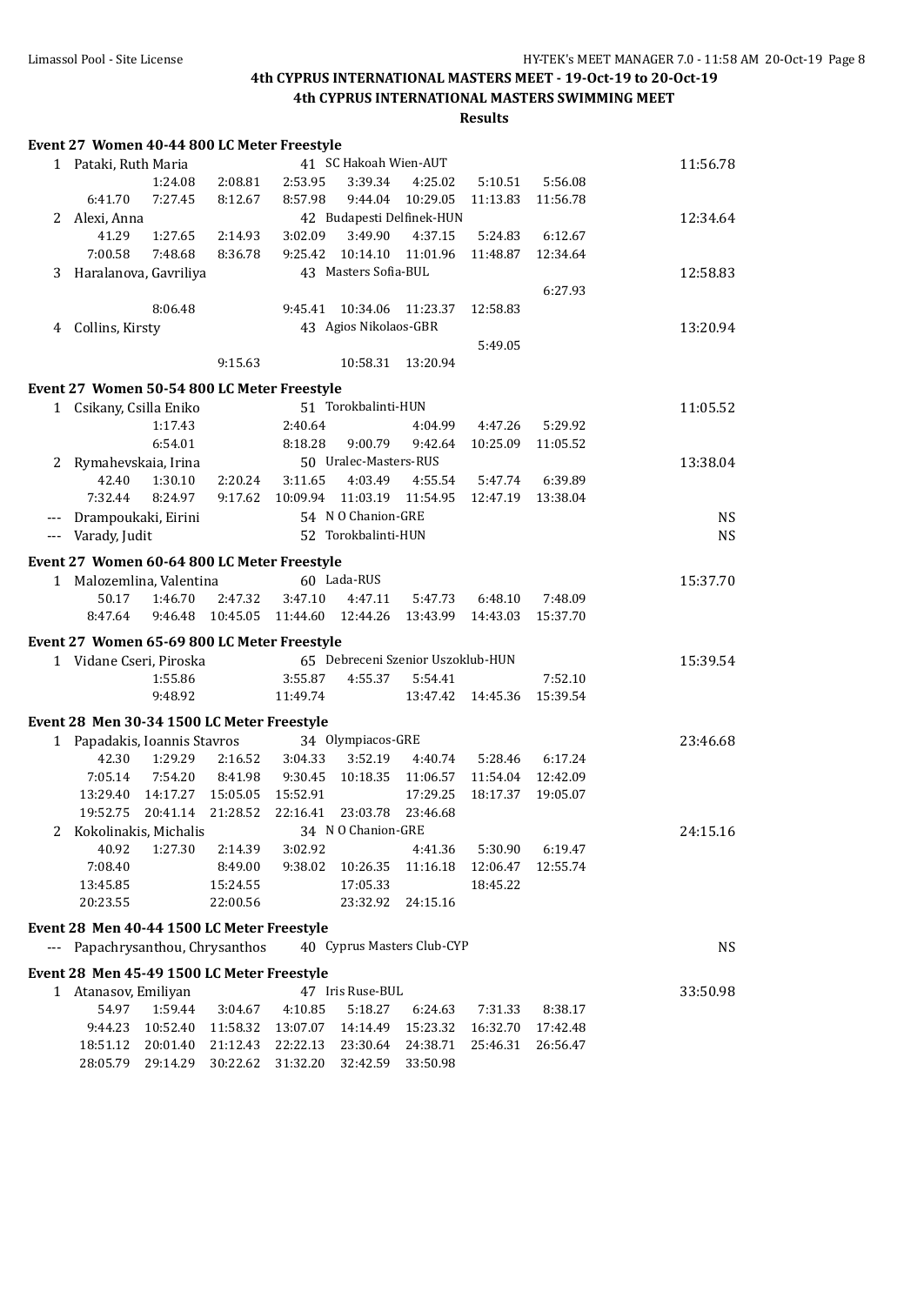|    | Event 28 Men 50-54 1500 LC Meter Freestyle                    |          |          |          |                         |                            |          |                           |                          |
|----|---------------------------------------------------------------|----------|----------|----------|-------------------------|----------------------------|----------|---------------------------|--------------------------|
|    | 1 Gusev, Vladimir                                             |          |          |          | 53 Troyka-RUS           |                            |          |                           | 19:26.92                 |
|    |                                                               | 1:14.35  |          | 2:32.59  |                         | 3:50.25                    |          | 5:09.19                   |                          |
|    |                                                               | 6:28.09  |          | 7:46.61  |                         | 9:05.03                    |          | 10:23.17                  |                          |
|    |                                                               | 11:41.46 |          | 13:00.17 |                         | 14:18.61                   |          | 15:36.99                  |                          |
|    | 16:16.10  16:55.05                                            |          | 17:34.02 | 18:12.66 | 19:26.92                |                            |          |                           |                          |
|    | 2 Ioannidis, Aristeidis                                       |          |          |          | 50 Okeanos-GRE          |                            |          |                           | 20:24.46                 |
|    | 36.41                                                         | 1:15.69  | 1:55.71  | 2:36.02  | 3:16.33                 | 3:57.07                    | 4:37.71  | 5:18.70                   |                          |
|    | 5:59.98                                                       | 6:41.13  | 7:22.24  | 8:03.70  | 8:44.84                 | 9:26.02                    | 10:07.39 | 10:48.65                  |                          |
|    |                                                               |          | 12:52.73 | 13:34.39 | 14:16.10                | 14:57.42                   | 15:38.88 | 16:20.67                  |                          |
|    | 17:01.63 17:43.16                                             |          | 18:24.54 | 19:05.92 | 19:46.95                | 20:24.46                   |          |                           |                          |
| 3  | Nagl, Norbert                                                 |          |          |          | 51 Su-Wien-AUT          |                            |          |                           | 20:42.55                 |
|    | 37.85                                                         | 1:18.74  | 1:59.43  | 2:40.62  | 3:21.47                 | 4:02.89                    | 4:44.42  | 5:25.85                   |                          |
|    | 6:07.11                                                       | 6:48.98  | 7:30.44  | 8:12.07  | 8:53.65                 | 9:35.56                    | 10:17.18 | 10:59.14                  |                          |
|    | 11:40.85  12:22.85                                            |          | 13:04.67 | 13:46.60 | 14:27.89                | 15:09.78                   | 15:51.42 | 16:33.02                  |                          |
|    | 17:14.59 17:56.30                                             |          |          | 19:20.11 | 20:01.32                | 20:42.55                   |          |                           |                          |
|    | 4 Koushappas, Pavlos                                          |          |          |          |                         | 51 Cyprus Masters Club-CYP |          |                           | 22:10.36                 |
|    | 38.76                                                         |          | 2:03.68  |          | 3:29.05                 |                            | 6:24.33  |                           |                          |
|    | 7:53.87                                                       |          |          |          |                         |                            |          |                           |                          |
|    |                                                               |          |          |          |                         |                            | 16:54.24 |                           |                          |
|    | 18:24.42 22:10.36                                             |          |          |          |                         |                            |          |                           |                          |
| 5. | Bofilis, Vasileios                                            |          |          |          | 52 N O Rethimnis-GRE    |                            |          |                           | 28:37.00                 |
|    | 46.24                                                         | 3:40.70  | 4:36.91  |          | 6:31.21                 | 7:26.47                    | 8:24.34  | 9:19.31                   |                          |
|    |                                                               | 11:10.88 |          | 13:07.01 |                         | 15:06.95                   |          | 17:02.50                  |                          |
|    | 18:01.52  18:59.87  19:59.17                                  |          |          | 20:56.46 | 21:55.11                |                            | 23:54.09 |                           |                          |
|    |                                                               | 24:51.33 |          | 26:47.61 | 27:43.84                | 28:37.00                   |          |                           |                          |
|    | Koushappas, Costas                                            |          |          |          |                         | 51 Cyprus Masters Club-CYP |          |                           | <b>NS</b>                |
|    | Event 28 Men 55-59 1500 LC Meter Freestyle                    |          |          |          |                         |                            |          |                           |                          |
|    | 1 Mirchovski, Valeri                                          |          |          |          | 56 Masters Sofia-BUL    |                            |          |                           | 23:15.08                 |
|    |                                                               | 1:26.73  |          | 2:59.44  |                         | 4:33.64                    |          | 7:41.97                   |                          |
|    |                                                               | 9:16.55  |          | 10:50.85 |                         | 12:24.73                   |          | 13:57.76                  |                          |
|    |                                                               | 15:30.88 |          | 17:04.20 |                         | 18:38.09                   |          | 20:11.32                  |                          |
|    |                                                               | 21:45.47 | 23:15.08 |          |                         |                            |          |                           |                          |
| 2  | Dirlugian, Anton                                              |          |          |          | 56 Troyka-RUS           |                            |          |                           | 24:26.49                 |
|    |                                                               |          | 2:21.98  | 3:11.19  |                         | 4:49.11                    |          | 6:27.77                   |                          |
|    |                                                               | 8:06.91  | 8:55.90  | 9:45.18  |                         | 11:23.25                   |          | 13:02.43                  |                          |
|    | 13:51.07                                                      | 14:40.40 | 15:29.32 | 17:57.78 | 18:46.11                | 19:35.04                   | 20:23.40 | 21:12.35                  |                          |
|    | 22:00.88                                                      |          |          | 22:49.40 | 23:38.26                | 24:26.49                   |          |                           |                          |
|    | Event 29 Women 120-159 200 LC Meter Freestyle Relay           |          |          |          |                         |                            |          |                           |                          |
|    | 1 Cyprus Masters Club                                         |          |          |          | A                       |                            |          |                           | 2:10.46                  |
|    | 1) Sechi, Iosifina W30                                        |          |          |          | 2) Sekki, Mikaella W26  |                            |          | 3) Pratsi, Eleni W25      | 4) Herodotou, Stella W46 |
|    | 33.21                                                         | 1:06.63  | 1:35.94  | 2:10.46  |                         |                            |          |                           |                          |
| 2  | Masters Sofia                                                 |          |          |          | A                       |                            |          |                           | 2:23.76                  |
|    | 1) Alexandrova, Daniella W39                                  |          |          |          | 2) Georgieva, Greta W27 |                            |          | 3) Nikolova, Vera W44     | 4) Mihova, Antoniya W45  |
|    |                                                               | 1:12.46  | 1:46.66  | 2:23.76  |                         |                            |          |                           |                          |
|    |                                                               |          |          |          |                         |                            |          |                           |                          |
|    | Event 29 Women 160-199 200 LC Meter Freestyle Relay           |          |          |          |                         |                            |          |                           |                          |
|    | 1 Sprut                                                       |          |          |          | A                       |                            |          |                           | 1:59.76                  |
|    | 1) Babikova, Elena W46                                        |          |          |          | 2) Petrova, Irina W39   |                            |          | 3) Alekseeva, Larisa W44  | 4) Tcarkova, Inga W36    |
|    | 29.42                                                         | 1:00.79  | 1:30.94  | 1:59.76  |                         |                            |          |                           |                          |
|    | 2 Panathinaikos                                               |          |          |          | $\boldsymbol{A}$        |                            |          |                           | 2:42.06                  |
|    | 1) Markantonaki, Argyroula W48 2) Koleva, Stefka Pencheva W60 |          |          |          |                         |                            |          | 3) Sapari, Aikaterini W28 | 4) Penna, Yvonni W36     |
|    | 46.49                                                         | 1:34.78  | 2:09.34  | 2:42.06  |                         |                            |          |                           |                          |